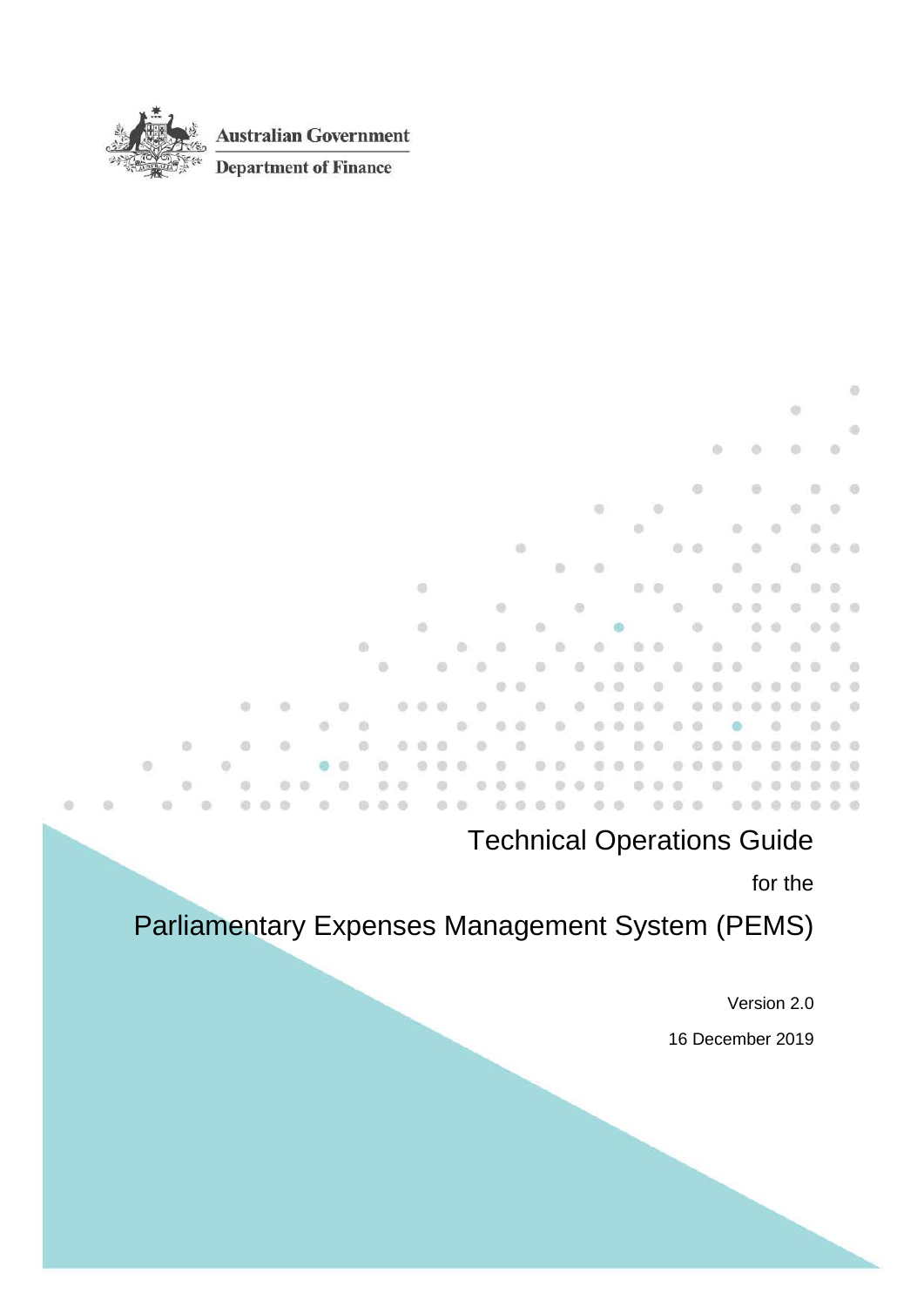# **Contents**

| 1.  | Project                                           | 3               |
|-----|---------------------------------------------------|-----------------|
| 2.  | <b>Introduction and purpose</b>                   | 3               |
| 3.  | <b>Minimum device requirements</b>                | 3               |
| 3.1 | Computer desktop and laptop requirements          | 3               |
|     | 3.2 Mobile Devices                                | 4               |
| 4.  | <b>Software footprint</b>                         | 5               |
| 5.  | <b>Operating systems and browsers</b>             | 5               |
|     | 5.1 Compatible operating systems and web browsers | 5               |
| 6.  | <b>Firewall changes</b>                           | 6               |
| 7.  | Pop ups                                           | $6\phantom{1}6$ |
| 8.  | <b>Add-ins required</b>                           | $6\phantom{1}6$ |
| 9.  | <b>Microsoft office</b>                           | 6               |
|     | 10. PDF readers and printers                      | $\overline{7}$  |
|     | 11. Attachment formats                            | $\overline{7}$  |
|     | 12. User access                                   | $\overline{7}$  |
|     | 12.1 Two factor authentication                    | 8               |
|     | 12.2 SAP Authenticator                            | 8               |
|     | 13. Accessibility provisions                      | 8               |
|     | 14. Connectivity                                  | 9               |
|     | 15. Further information and support               | 9               |
|     | 15.1 Preparing for PEMS                           | 9               |
|     | 15.2 PEMS support                                 | 9               |
|     | 15.3 PEMS self service                            | 9               |

#### Version History

| Author | <b>Version</b> | Date        | <b>Changes</b>                                |
|--------|----------------|-------------|-----------------------------------------------|
| S Wade | 1.0            | 28 Nov 2019 | Published                                     |
| S Wade | 2.0            | 16 Dec 2019 | Updates to attachment formats and PDF readers |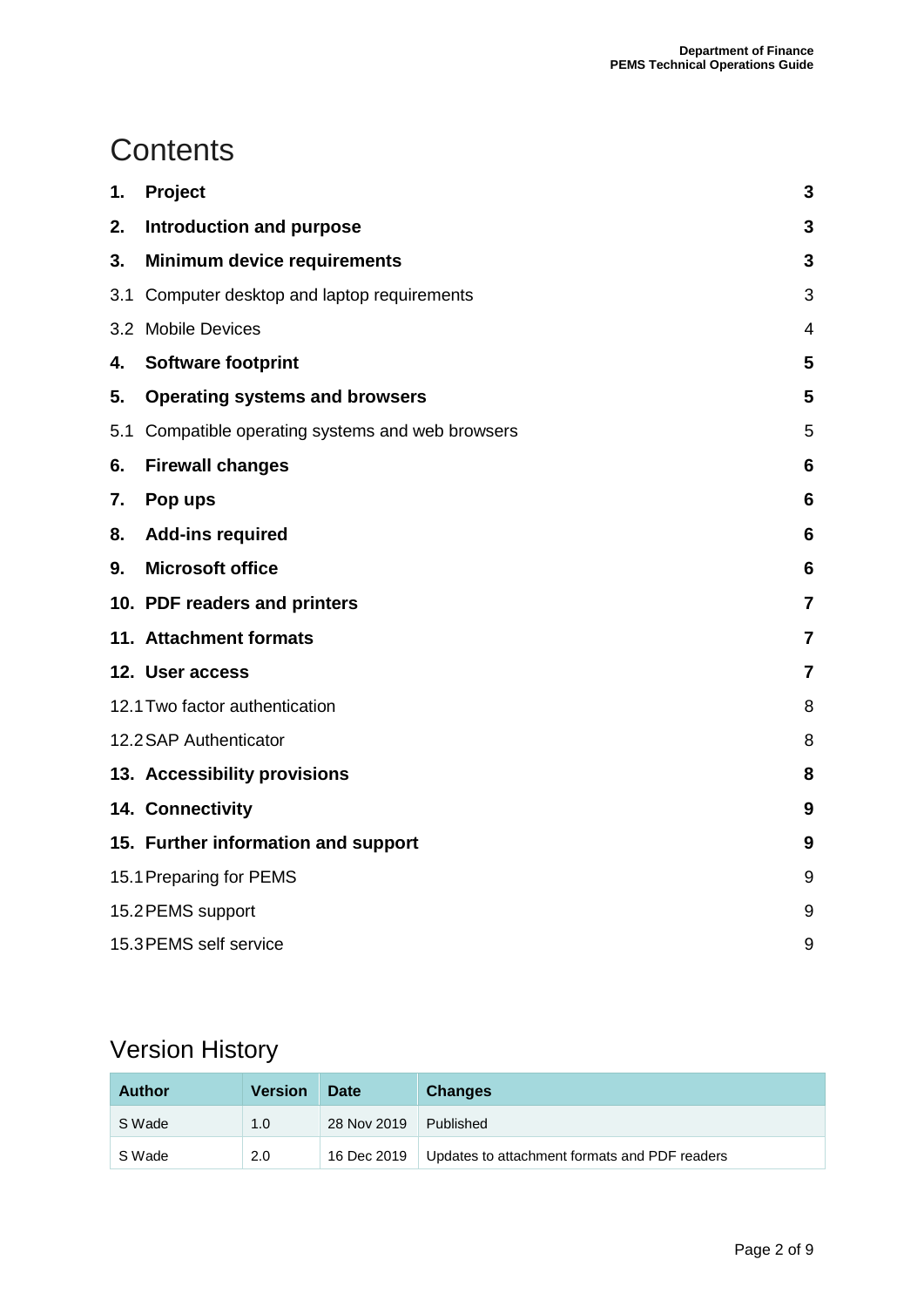| <b>Author</b> | <b>Version</b> | <b>Date</b> | <b>Changes</b> |
|---------------|----------------|-------------|----------------|
|               |                |             |                |

#### 1. Project

This Technical Operations Guide (Guide) has been prepared to provide users and their IT support teams with information about the technical requirements to access the Parliamentary Expenses Management System (PEMS).

Where applicable, users and their IT support teams are expected to address the recommended technical requirements prior to using PEMS. If you have any questions regarding this document please use the contact details listed in section 15.

#### 2. Introduction and purpose

The Independent Parliamentary Entitlements System Review 2016 (the Review) found that the existing systems used to manage parliamentary expenses and human resources are outdated and unable to efficiently meet demand. The Review concluded that "a simple, effective and clear system to set and monitor parliamentarians' expenses is needed". PEMS is being developed to address the Review's conclusion.

PEMS is an online, secure portal that will enable parliamentarians and their staff to claim and manage expenses over any computer or mobile device with an internet connection. It will modernise and streamline the management, processing, audit and reporting of Office and Travel expense claims. Later releases of PEMS will enable management of HR and Payroll.

# 3. Minimum device requirements

#### 3.1 Computer desktop and laptop requirements

The recommended minimum desktop requirements for users to access PEMS

| Minimum PEMS desktop configuration hardware | <b>Minimum sizing</b> |
|---------------------------------------------|-----------------------|
| Resolution                                  | 1024 X 768            |
| Monitor                                     | 17-inch               |
| Processor                                   | Pentium $> 1$ GHz     |
| Memory (RAM)                                | 1 GB                  |
| Hard Drive Free Space                       | 500 MB                |

Note: The higher the configuration of the desktop or laptop the better the performance will be for the user.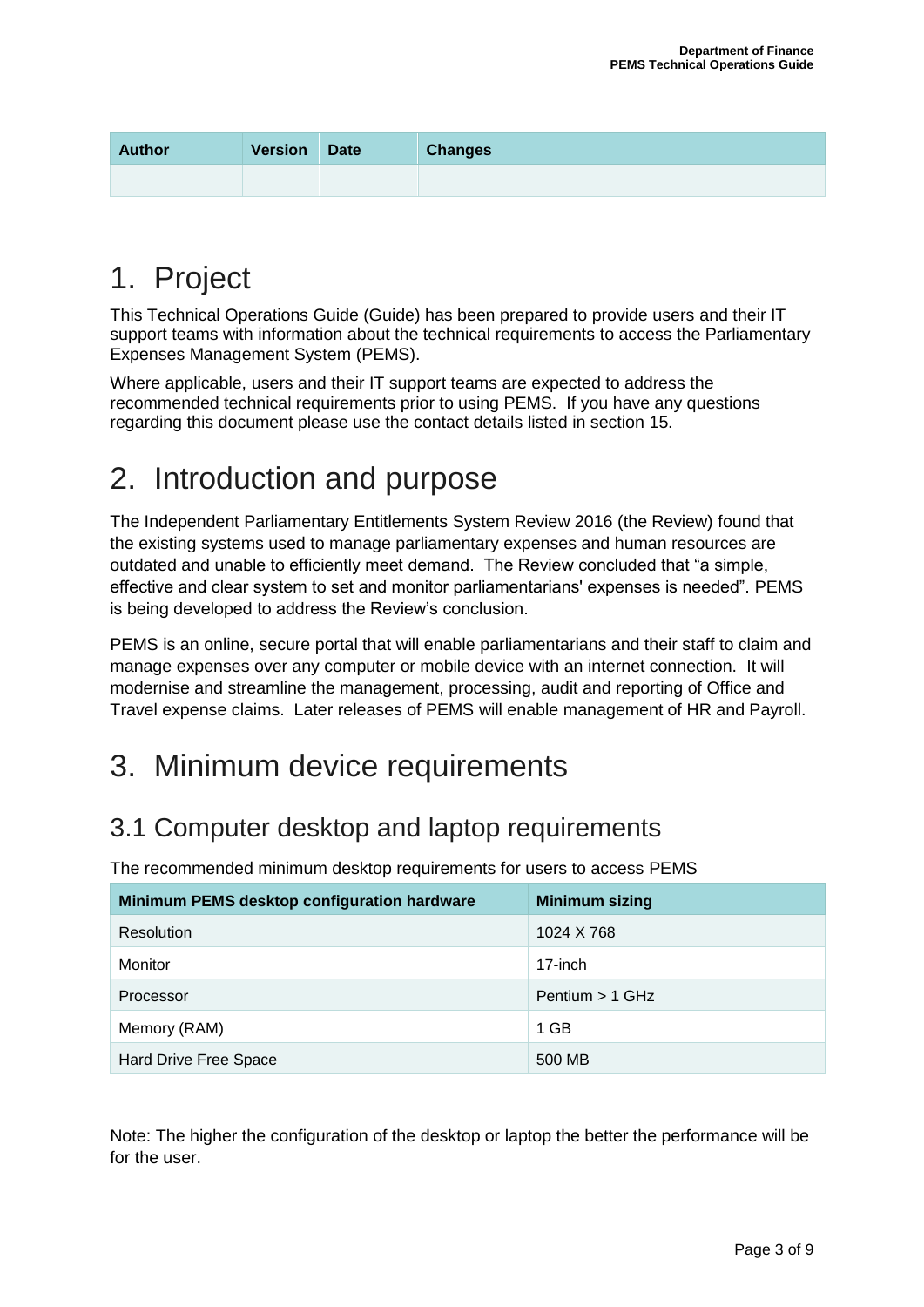If users do not have the recommended minimum configuration as outlined, it is recommended that the user experience of PEMS is monitored and if it is not optimal, consider upgrading.

#### 3.2 Mobile Devices

For mobile operating systems, support is restricted to specific reference devices. To obtain the best performance users should use a device as listed in the table below.

| <b>Minimum PEMS desktop</b><br>configuration hardware                                 | <b>Device</b>                              | <b>End of Support Date</b> |  |  |
|---------------------------------------------------------------------------------------|--------------------------------------------|----------------------------|--|--|
| iOS                                                                                   | Apple iPhone 7                             | September 2019             |  |  |
| SAP always supports the 2                                                             | Apple iPhone 8                             | September 2020             |  |  |
| latest releases of the iOS<br>operating system, exceeding 3                           | Apple iPhone X                             | November 2020              |  |  |
| years from the vendor release<br>date. SAPUI5 supports Apple                          | Apple iPhone XS                            | September 2021             |  |  |
| iPhone and iPad series until 3<br>years from the vendor device                        | Apple iPhone XR                            | October 2021               |  |  |
| release date, except defined<br>otherwise.                                            | Apple iPad (2017)                          | <b>March 2020</b>          |  |  |
|                                                                                       | Apple iPad Pro (2018)                      | <b>June 2020</b>           |  |  |
|                                                                                       | Apple iPad (2018)                          | <b>March 2021</b>          |  |  |
|                                                                                       | Apple iPad Pro (3rd)                       | October 2021               |  |  |
| Android                                                                               | Samsung Galaxy S8, S8+                     | April 2020                 |  |  |
| Android based devices are<br>very fragmented in matters of                            | Samsung Galaxy S9, S9+                     | <b>March 2021</b>          |  |  |
| operating systems variants<br>and hardware diversity. SAPI5                           | Samsung Galaxy S10, S10+, S10e             | <b>March 2022</b>          |  |  |
| supports Samsung Galaxy S<br>and Galaxy T S series until 3                            | Samsung Galaxy Tab S3                      | March 2020                 |  |  |
| years from vendor release<br>date, except defined                                     | Samsung Galaxy Tab S4                      | August 2021                |  |  |
| otherwise.                                                                            | Samsung Galaxy Tab S5e                     | February 2022              |  |  |
| Windows                                                                               | Microsoft Surface Pro (2017)               | <b>June 2020</b>           |  |  |
| SAPI5 supports Microsoft<br>SurfacePro reference devices<br>until 3 years from vendor | Microsoft Surface Pro with LTE<br>Advanced | March 2021                 |  |  |
| device release date, except<br>defined otherwise.                                     | Microsoft Surface Pro 6                    | October 2021               |  |  |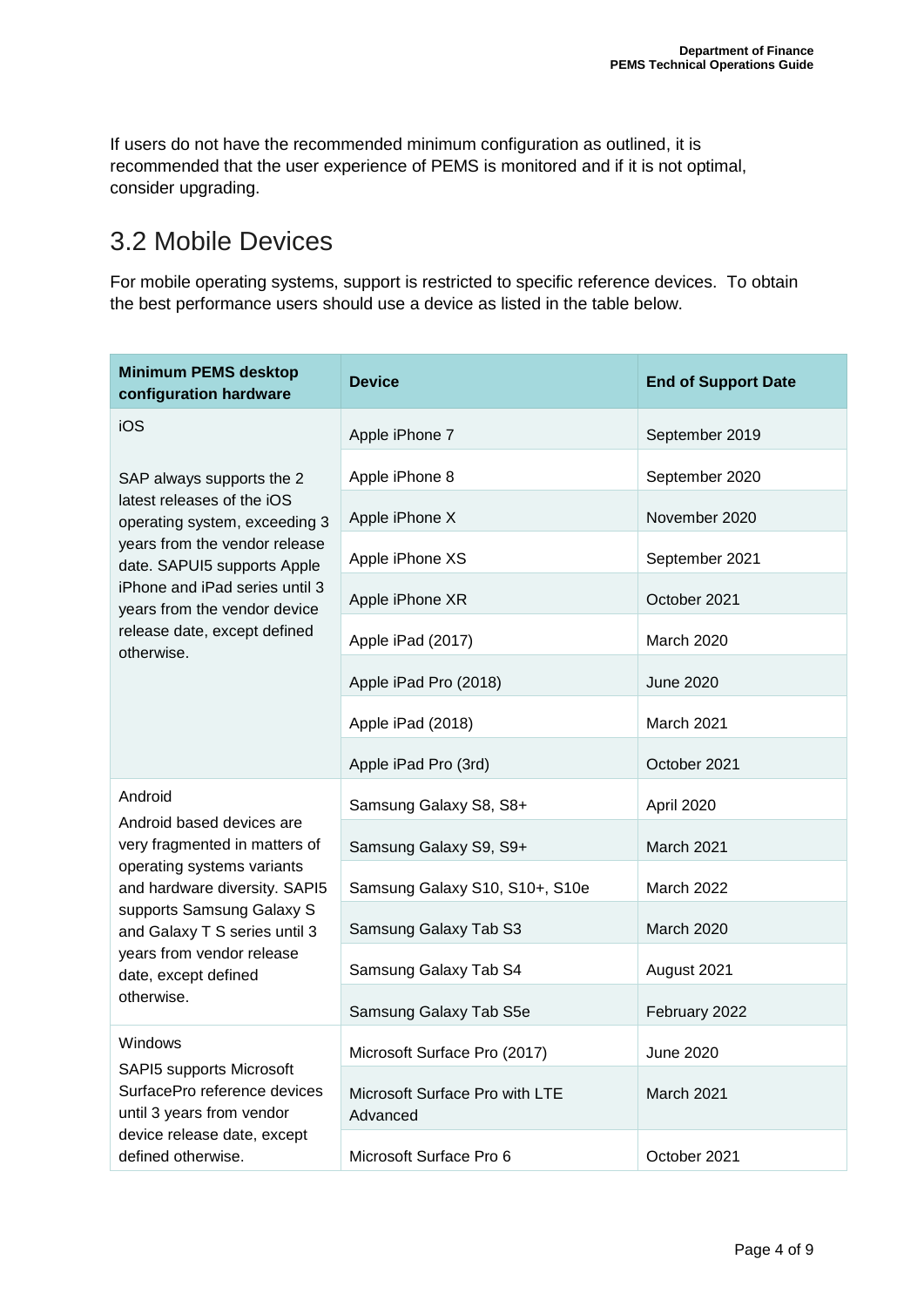<sup>i</sup>End of Support Date is the date advised by the supplier they will no longer support the product.

#### 4. Software footprint

PEMS has been designed and built to minimise the need for users and IT support teams to install software. There is a requirement to enable add-ins to the user desktop to execute components of the application.

To obtain the one-time passcode users will need to download a no-cost application to their smart phone device or tablet. Refer to Section 12.1 Two Factor Authentication for more information.

# 5. Operating systems and browsers

#### 5.1 Compatible operating systems and web browsers

To setup a compatible operating system and web browsers, users should contact their IT support team.

IT support should consider the following technical information.

<https://sapui5.hana.ondemand.com/#/topic/74b59efa0eef48988d3b716bd0ecc933>

SAPUI5 plans to end the support for Microsoft Internet Explorer 11 as a future direction (end of 2021 or later). Legacy web applications, which use active browser plugins that require Microsoft Internet Explorer 11, cannot run embedded inside an SAP Fiori Launchpad that depends on a SAPUI5 version released after support ended. Integration of SAPUI5 applications in SAP GUI for Windows through the SAP HTML Control also use the Microsoft Internet Explorer Control. Alternatives for this Microsoft Internet Explorer Control are presently under investigation.

The following table gives a general overview of the browsers, platforms, and reference devices supported by the main SAPUI5 libraries.

| <b>Platform</b> | <b>Device</b><br>Category  | <b>Platform</b><br><b>Version</b> | <b>Safari</b>        | Web<br><b>View</b> | <b>Internet</b><br><b>Explorer</b> | <b>Microsoft</b><br><b>Edge</b> | Google<br><b>Chrome</b> | <b>Mozilla Firefox</b>                                         | <b>SAP Fiori</b><br><b>Client</b> |
|-----------------|----------------------------|-----------------------------------|----------------------|--------------------|------------------------------------|---------------------------------|-------------------------|----------------------------------------------------------------|-----------------------------------|
|                 |                            |                                   |                      |                    |                                    |                                 |                         |                                                                |                                   |
| <b>Windows</b>  | Desktop                    | Windows 7,<br>8.1<br>Windows 10   |                      | Latest<br>version  | Version<br>11                      | Latest 2<br>versions            | Latest<br>version       | Latest version and<br><b>Extended Support</b><br>Release (ESR) |                                   |
|                 | Touch                      | Windows 10                        |                      | Latest<br>version  | Version<br>11                      | Latest 2<br>versions            | Latest<br>version       | Latest version and<br><b>Extended Support</b><br>Release (ESR) | Latest<br>version                 |
| macOS           | Desktop                    | Latest 2<br>versions              | Latest 2<br>versions |                    |                                    |                                 | Latest<br>version       |                                                                |                                   |
| iOS             | Phone and<br><b>Tablet</b> | Latest 2<br>versions              | Latest 2<br>versions | Latest<br>version  |                                    |                                 |                         |                                                                | Latest<br>version                 |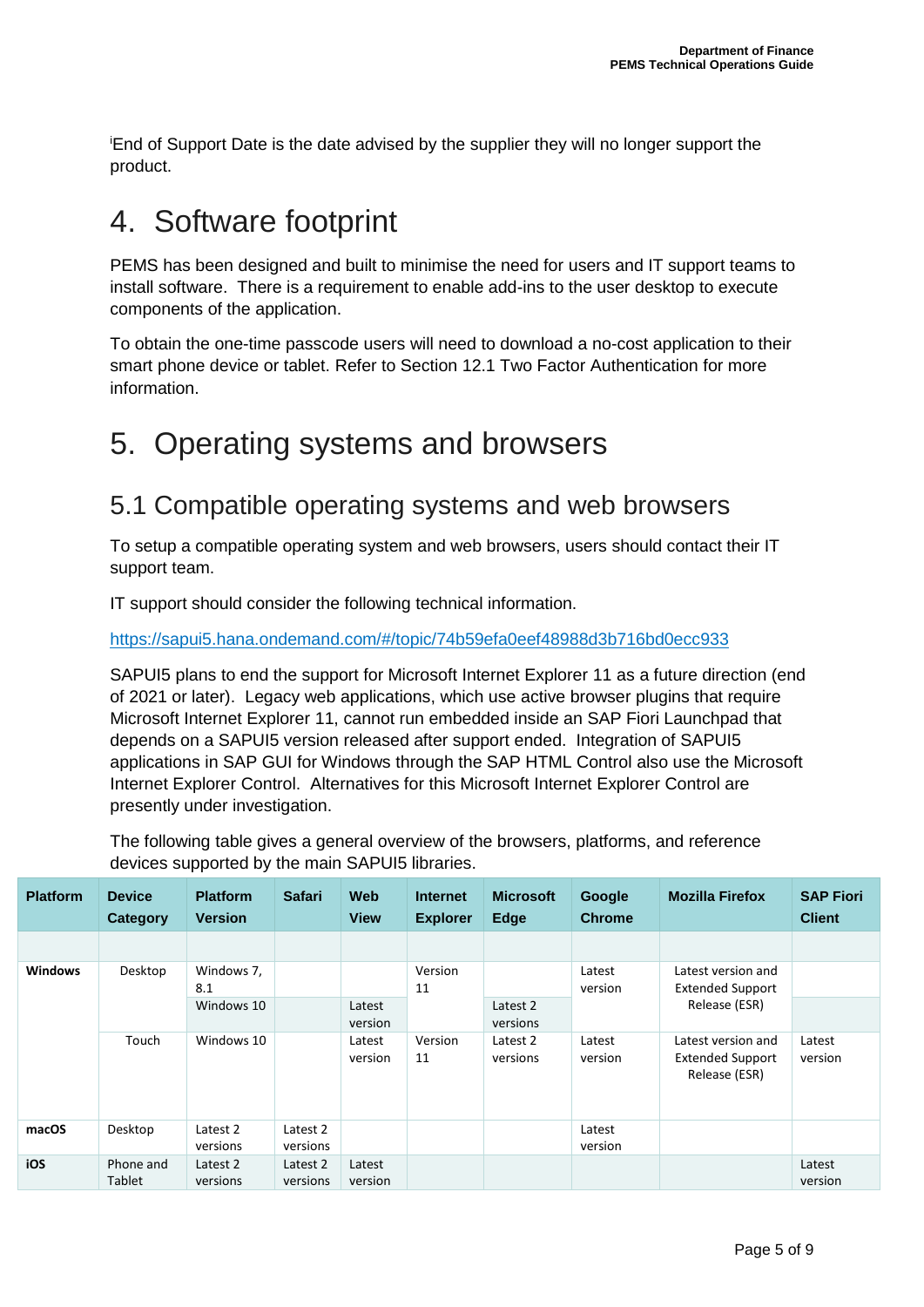| <b>Platform</b> | <b>Device</b><br>Category | <b>Platform</b><br>Version | <b>Safari</b> | Web<br><b>View</b> | Internet<br><b>Explorer</b> | <b>Microsoft</b><br><b>Edge</b> | <b>Google</b><br><b>Chrome</b> | <b>Mozilla Firefox</b> | <b>SAP Fiori</b><br><b>Client</b> |
|-----------------|---------------------------|----------------------------|---------------|--------------------|-----------------------------|---------------------------------|--------------------------------|------------------------|-----------------------------------|
| Android         | Phone and<br>Tablet       | As of<br>version 5         |               |                    |                             |                                 | Latest<br>version              |                        | Latest<br>version                 |

# 6. Firewall changes

PEMS is a cloud based application. If internet connection is accessible users will be able to access PEMS. No firewall change is required.

# 7. Pop ups

The PEMS portal URLs need to be added to the trusted sites for the Pop-up Blocker in the user's web browser. IT Support teams will to configure PEMS portal URLs as a trusted site in the standard operating environment (SOE). (See Section 14 for details on URLs.)

# 8. Add-ins required

If a user is using Chrome the setting below should be enabled.

- 1. On your computer, open Chrome.
- 2. At the top right, click More Settings.
- 3. At the bottom, click Advanced.
- 4. Under "Privacy and security," click site settings.
- 5. Click JavaScript.
- 6. Turn on Allowed (recommended).

# 9. Microsoft office

Microsoft Office is only required for any report where the user selects to export to Microsoft Excel or to Microsoft Word.

The following minimum Microsoft Office versions have been tested and are supported:

• Microsoft Office 2007 or higher.

Other versions of Microsoft Office, Microsoft Word or Microsoft Excel may work but are not supported, and it may be difficult to diagnose and fix any problems that arise.

For ongoing support of PEMS, the respective versions for Microsoft Office that will be supported will be in line with the versions supported by Microsoft and SAP. This information will be updated on a regular basis.

Note that PEMS can be exported to alternative formats that do not need Microsoft Office, including:

- Comma Separated Values (CSV)
- Rich Text Format (RTF)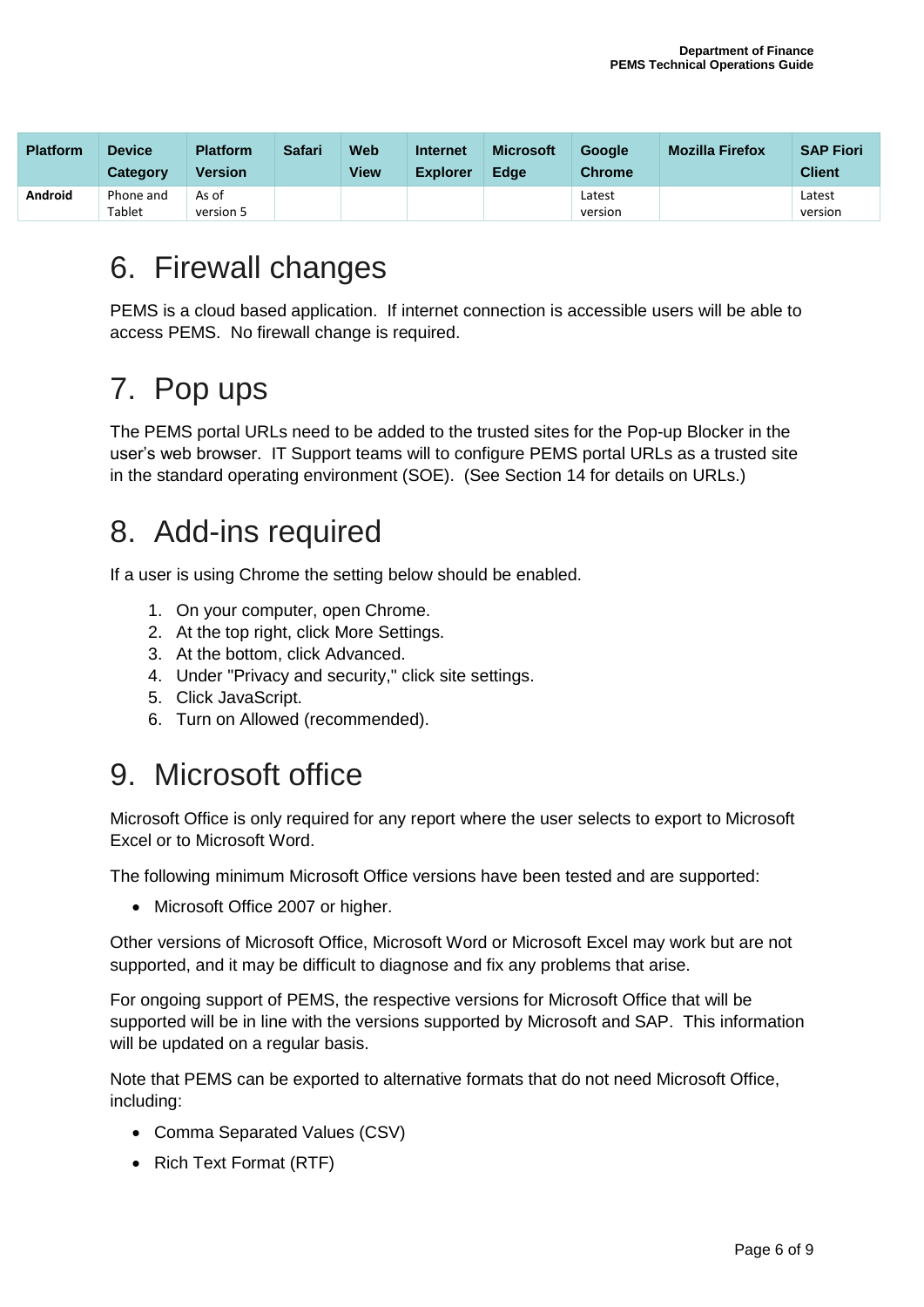- eXtensible Markup Language (XML) and
- Portable Document Format (PDF).

# 10.PDF readers and printers

PEMS will generate reports in various formats i.e. Excel, CSV and PDF. User SOE and Web browser functionality will need to print the PDF to a local printer. To view and print PDF reports all users will need PDF Reader on their computer. PEMS reports may use colour to highlight data, the use of colour printers is recommended.

The following PDF file access versions are recommended:

- Adobe PDF Reader version 10.1 or higher; or
- Acrobat Reader DC.

The following printer output is recommended:

• Colour printer for clarity of output.

#### 11. Attachment formats

PEMS allows users to upload supporting documentation as attachments to claims. Attachments are limited to the following file formats:

- \*.PDF
- \*.DOC
- \*.DOCX
- \*.XLS
- $\bullet$  \*.XLSX
- \*.GIF
- $\bullet$  \*.JPG
- \*.JPEG
- $\bullet$  \*.TIF

Attachment size should not exceed 5 MB.

# 12.User access

Register for PEMS access with the email address that you have on file with Ministerial and Parliamentary Services (Department of Finance). If you do not have an email address on file, please contact the Ministerial and Parliamentary Services Helpdesk.

To access PEMS, users are required to enter two forms of authentication. The first form is an account ID and password, the second form is a one-time passcode generated by the SAP Authenticator application. This is commonly termed two-factor or multi-factor authentication.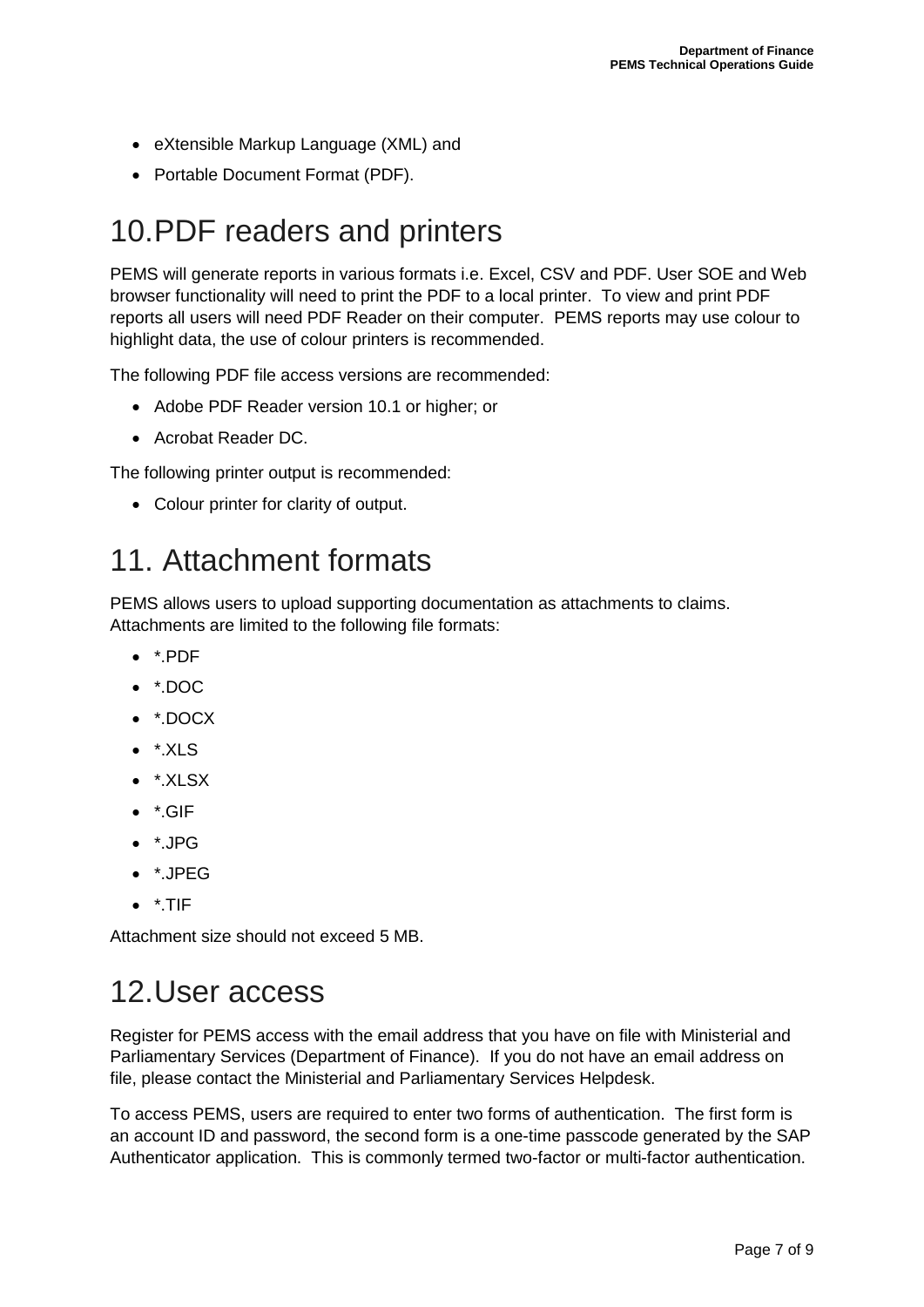#### 12.1 Two factor authentication

Users are required to register their PEMS account ID to the SAP authenticator application. Registration user guides are provided in the Members of Parliament Staff (MOPS) welcome pack and is available from the PEMS webpage

<https://www.finance.gov.au/pemslogin>

When registered the application will generate a one-time passcode for each time a user wishes to log on to PEMS.

#### 12.2SAP Authenticator



SAP Authenticator runs on both iOS and Android mobile operating systems.

If a mobile device already has a SAP Authenticator application it can also have a second SAP Authenticator for PEMS.

Where a user has difficulty installing the SAP Authenticator, there is an alternate product such as Google Authenticator can be used.

Further details on the download, installation, setup and use of SAP Authenticator will be provided to new starters via MOPS Welcome email and is located on the PEMS webpage. See below link

<https://www.finance.gov.au/pemslogin>

# 13.Accessibility provisions

Individuals requiring the use of assistive technologies to enable and assist accessing PEMS should make this need known to their IT support team or contact PEMS Support (see section 15), in order to enable the accessibility function to be turned on. This function is set at the individual level rather than a global setting.